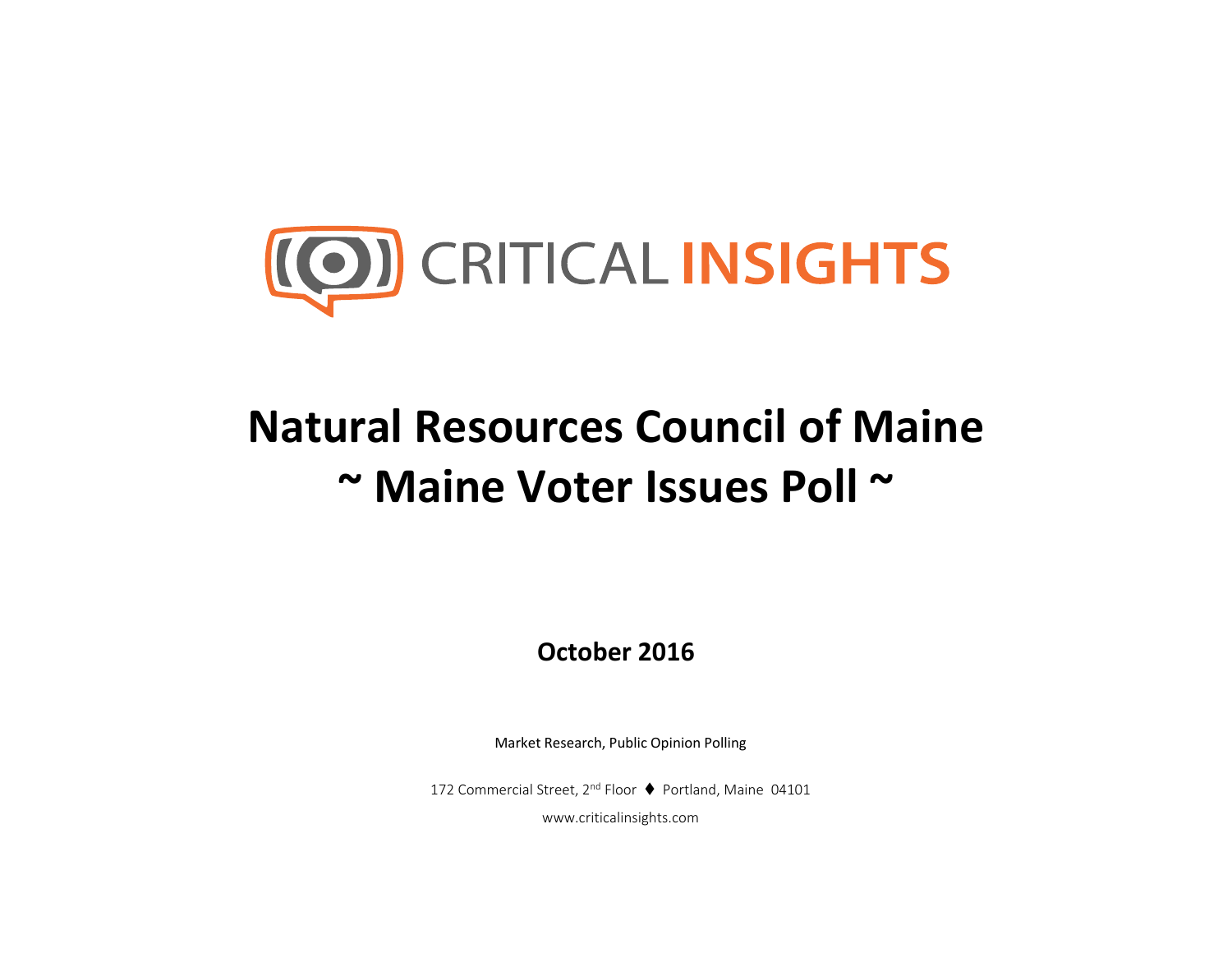### **About the Survey**

#### **Background**

- • In the Fall of 2016, the Natural Resources Council of Maine ("NRCM") contracted with Critical Insights (Portland, Maine) to conduct an exploratory issues poll of Maine voters.
- $\bullet$  The intent of the effort was to document the attitudes and beliefs of <sup>a</sup> cross‐section of voters on <sup>a</sup> range of issues of interest to NRCM.

#### **Data Collection Overview**

- • Critical Insights completed <sup>a</sup> total of 405 random telephone interviews across the state between September 23<sup>rd</sup> and October 5<sup>th</sup> of 2016.
	- All interviews were conducted with self‐reported registered voters; final data was statistically weighted according to relevant demographic and voter registration figures to reflect the voter base in Maine.
	- Interviews were conducted via both landline and mobile phone.
	- With <sup>a</sup> sample of 405 interviews across Maine, results presented here have an associated margin of error of ±4.9 percentage points at the 95% confidence level.
	- On average, the entire survey instrument including demographic items employed in sample balancing and weighting – was 10 minutes in administrative length.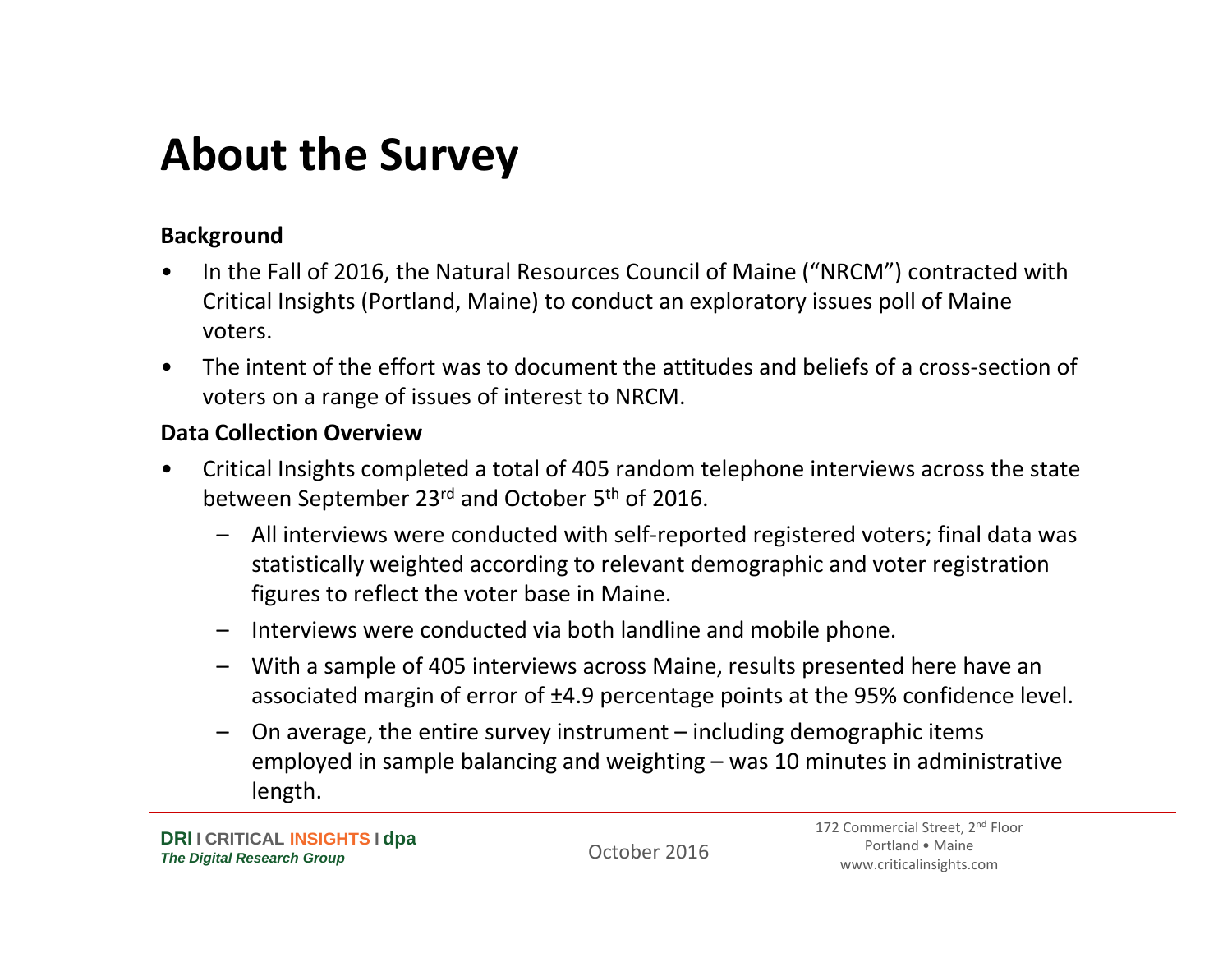### **Voters Strongly Support New National Monument**

Last month, 87,500 acres of land near Baxter State Park was donated to the American public and designated as "Katahdin Woods and Waters National Monument." This land will be managed similar to <sup>a</sup> national park, for hiking, camping, paddling, fishing, and other recreational purposes, with some of the land open for hunting and snowmobiling. Do you support or oppose the establishment of the National Monument with guaranteed public access forever?



**DRI I CRITICAL INSIGHTS I dpa**  *The Digital Research Group*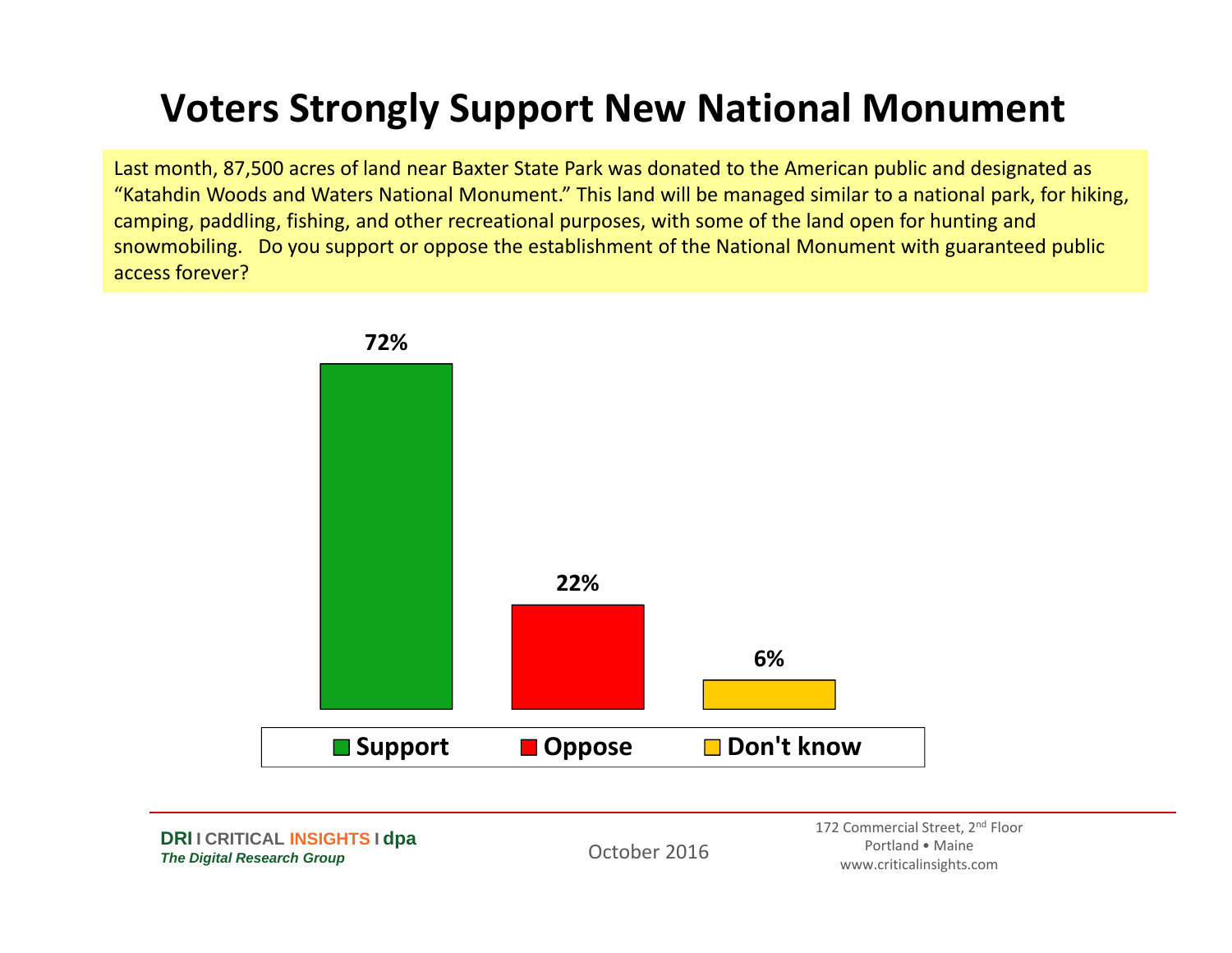#### **Majority Support for National Monument in All Subgroups**

Do you support or oppose the establishment of the National Monument with guaranteed public access forever?



**DRI I CRITICAL INSIGHTS I dpa**  *The Digital Research Group*

October 2016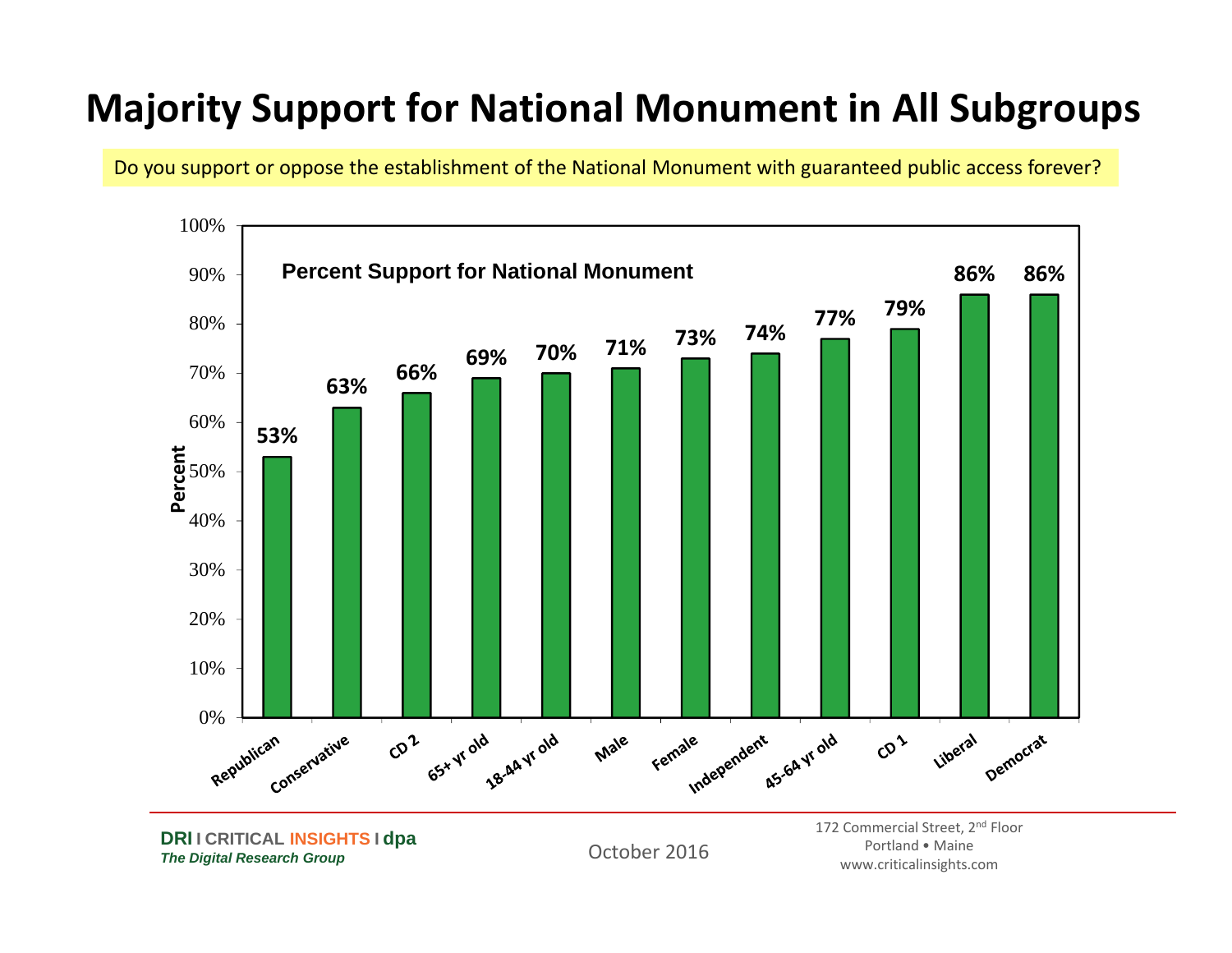### **Most Voters Believe National Monument will Increase Tourism and Create Jobs**

#### **Tourism**

Do you believe that the National Monument will increase, decrease, or have no effect on tourism in nearby communities?

#### **Jobs**

Do you believe that the National Monument will result in an increase in jobs, decrease in jobs, or have no net impact on the number of jobs in nearby communities?

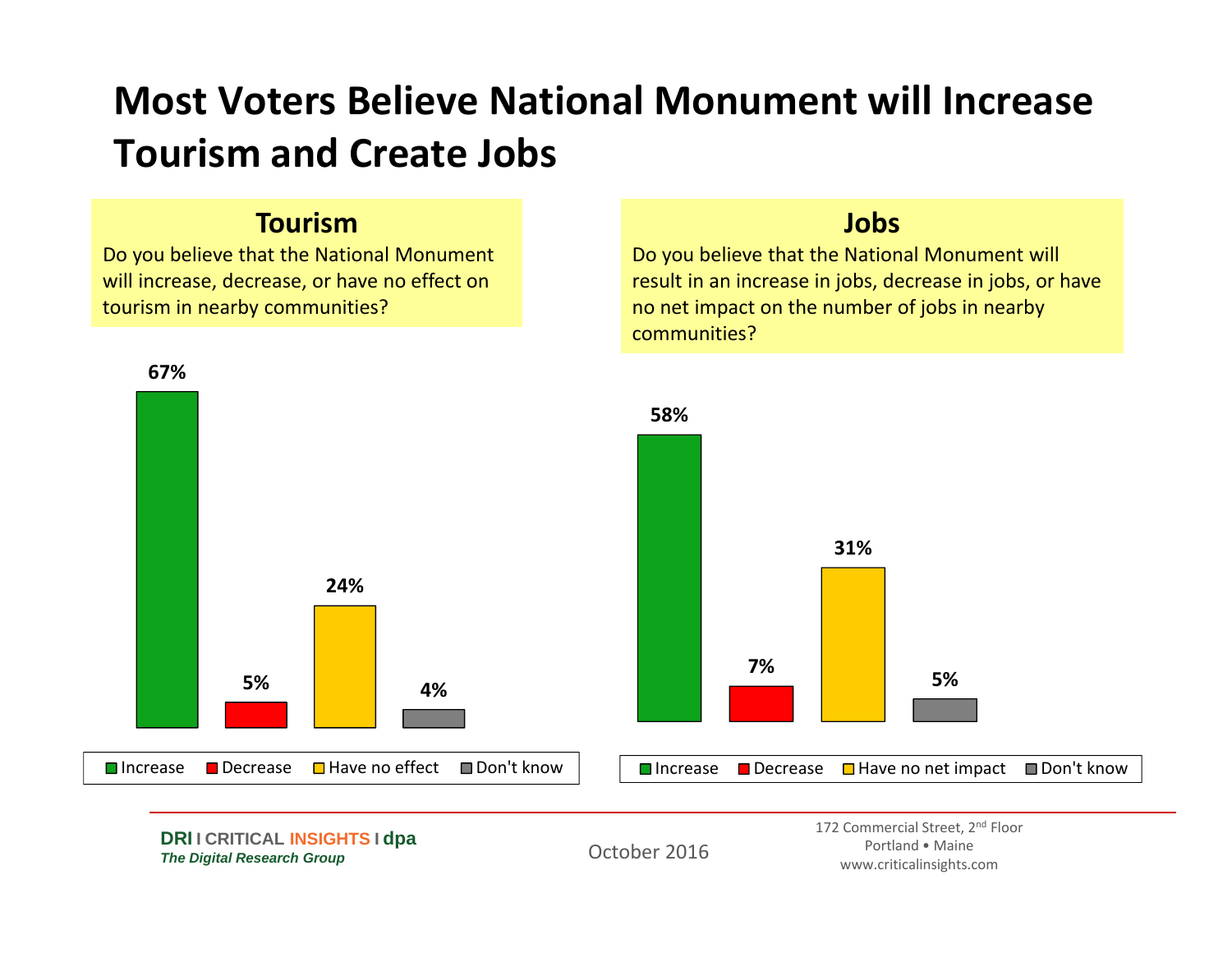# **Voters Want Solar Power to be <sup>a</sup> Higher Priority for Maine Legislators**

Maine people and businesses use electricity generated from fossil fuels, nuclear power, and renewable energy. One energy source that has received attention recently is solar power. Do you believe Maine legislators should pass laws that place <sup>a</sup> higher priority on solar power, <sup>a</sup> lower priority on solar power, or leave existing policies for solar unchanged?

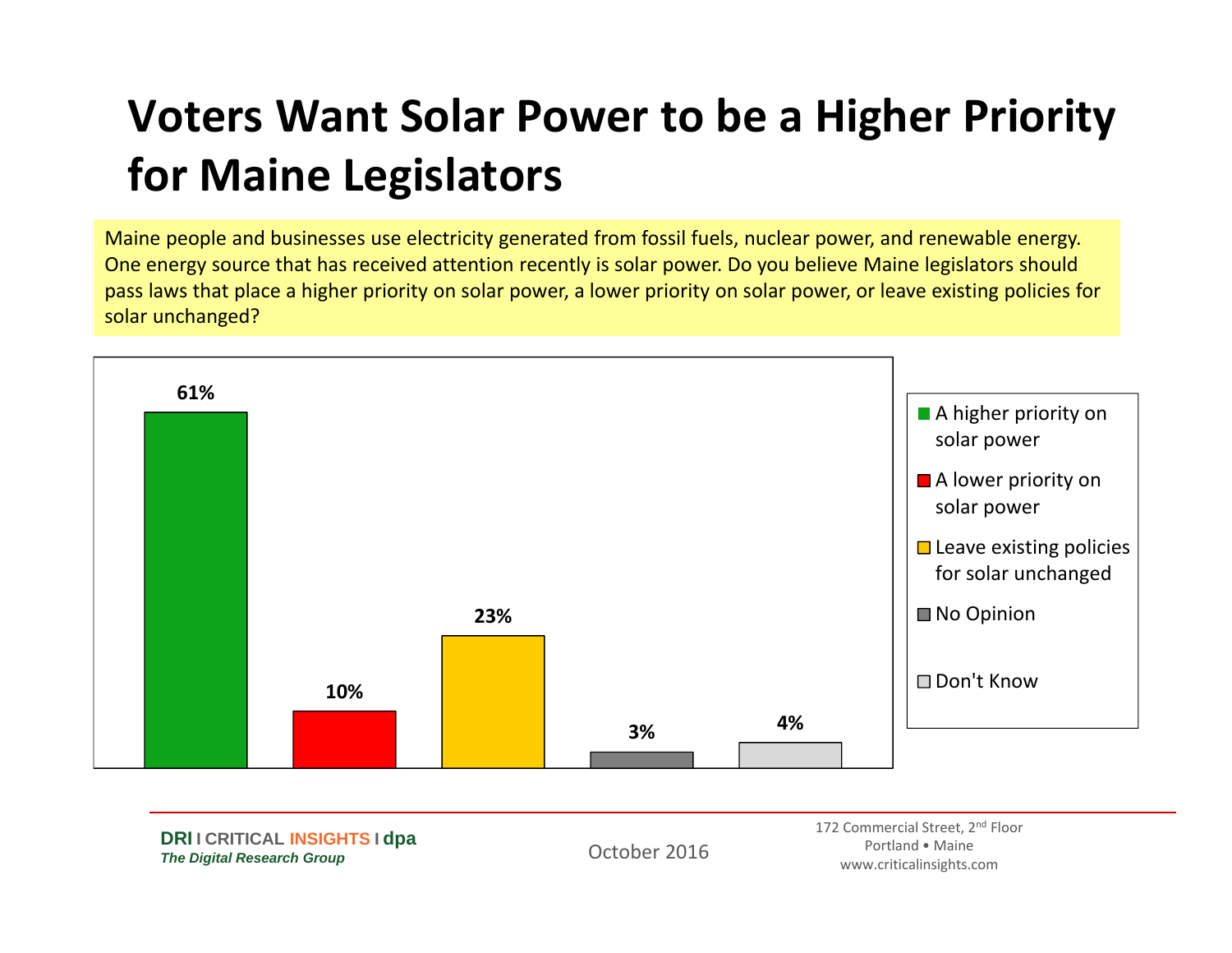# **Strong Support for Bipartisan Solar Energy Bill**

Earlier this year, Maine lawmakers came very close to passing <sup>a</sup> bi‐partisan solar energy bill that was supported by <sup>a</sup> broad coalition of solar energy companies, electric utilities, environmental groups, town officials, and Maine's official ratepayer advocate. The governor vetoed the bill and an effort by lawmakers to overturn the veto fell just <sup>a</sup> couple votes short. Maine lawmakers are expected to seek passage of <sup>a</sup> similar bill next year to increase solar power in Maine. Would you support or oppose passage of such <sup>a</sup> bill to increase solar energy next year?



**DRI I CRITICAL INSIGHTS I dpa**  *The Digital Research Group*

October 2016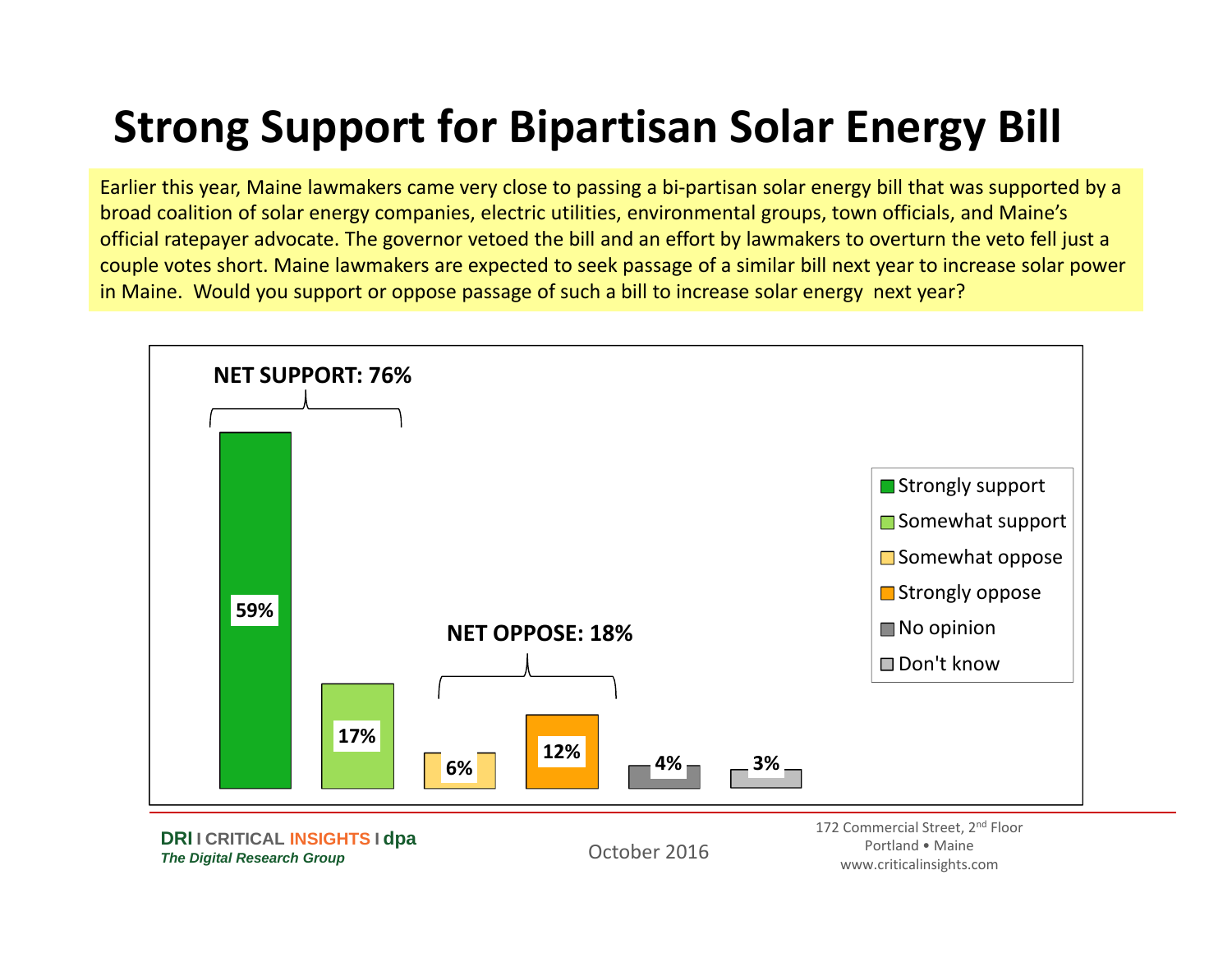## **Most Voters Oppose Rollback of Net Metering**

Decision‐makers in Augusta currently are considering <sup>a</sup> proposal to phase out <sup>a</sup> long‐standing policy known as "net metering." The proposed phase‐out of net metering would make solar energy less affordable for Maine homeowners and businesses. Please tell me whether you support or oppose this proposal to weaken Maine's existing net metering solar energy policy.



**DRI I CRITICAL INSIGHTS I dpa**  *The Digital Research Group*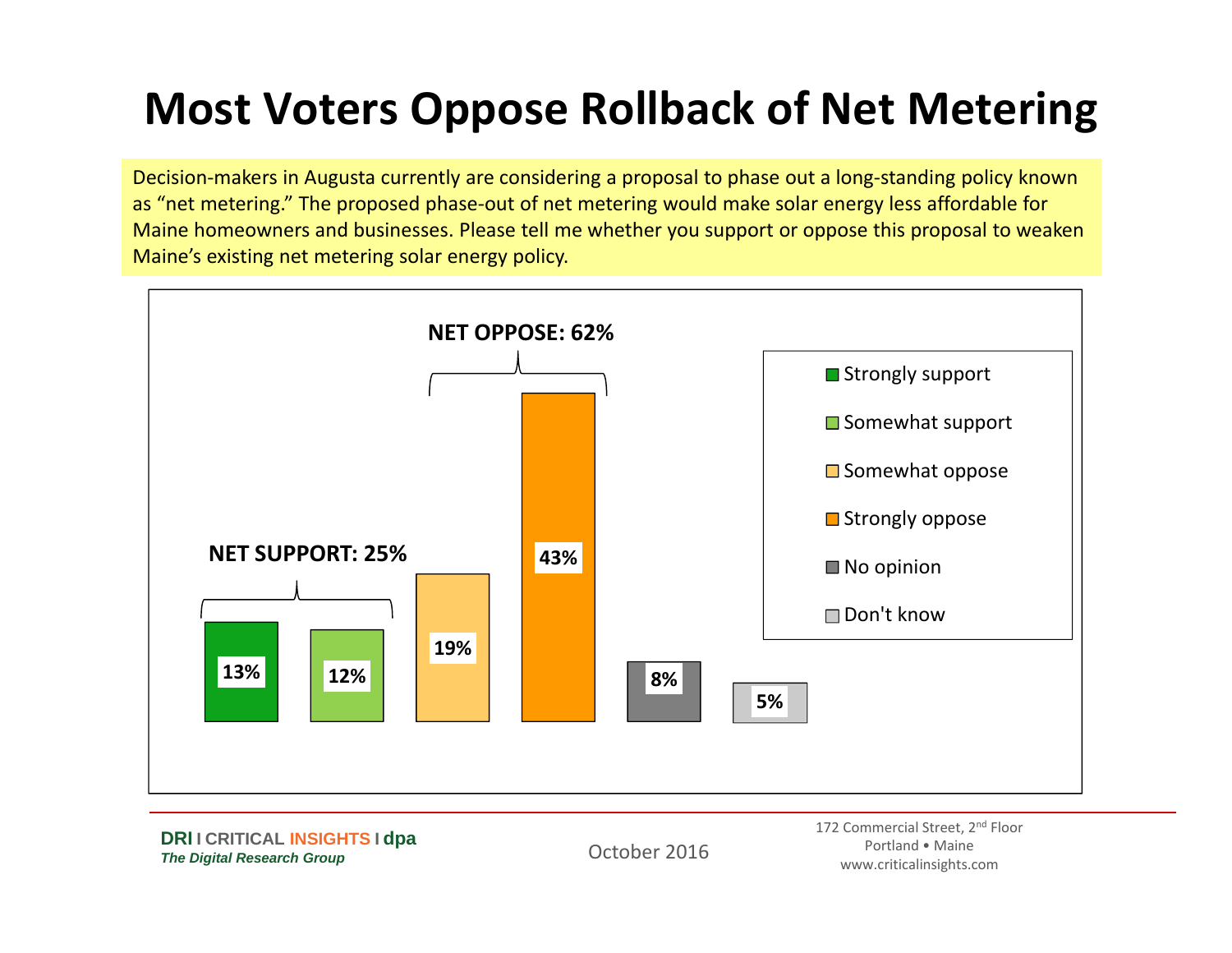## **Overwhelming Support for Land for Maine's Future**

I'm going to read you some policy proposals that will be considered next year by Maine legislators. Please tell me whether you support or oppose that proposal.

• Provide funding for the Land for Maine's Future program, which conserves land for public access and traditional uses, and preserves farmland and working waterfronts.

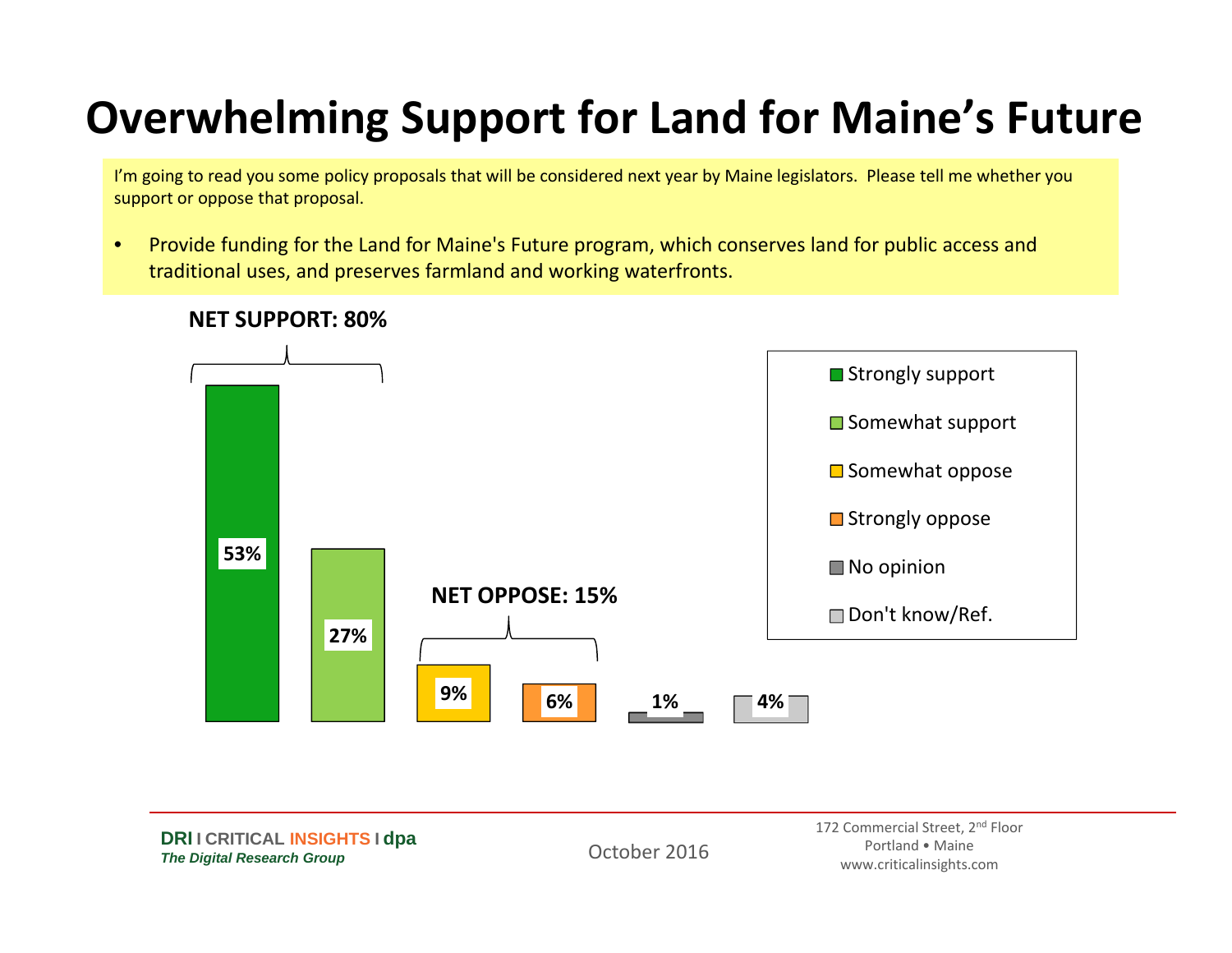# **Support for Land for Maine's Future Across all Voter Subgroups**

Provide funding for the Land for Maine's Future program, which conserves land for public access and traditional uses, and preserves farmland and working waterfronts



**DRI I CRITICAL INSIGHTS I dpa**  *The Digital Research Group*

October 2016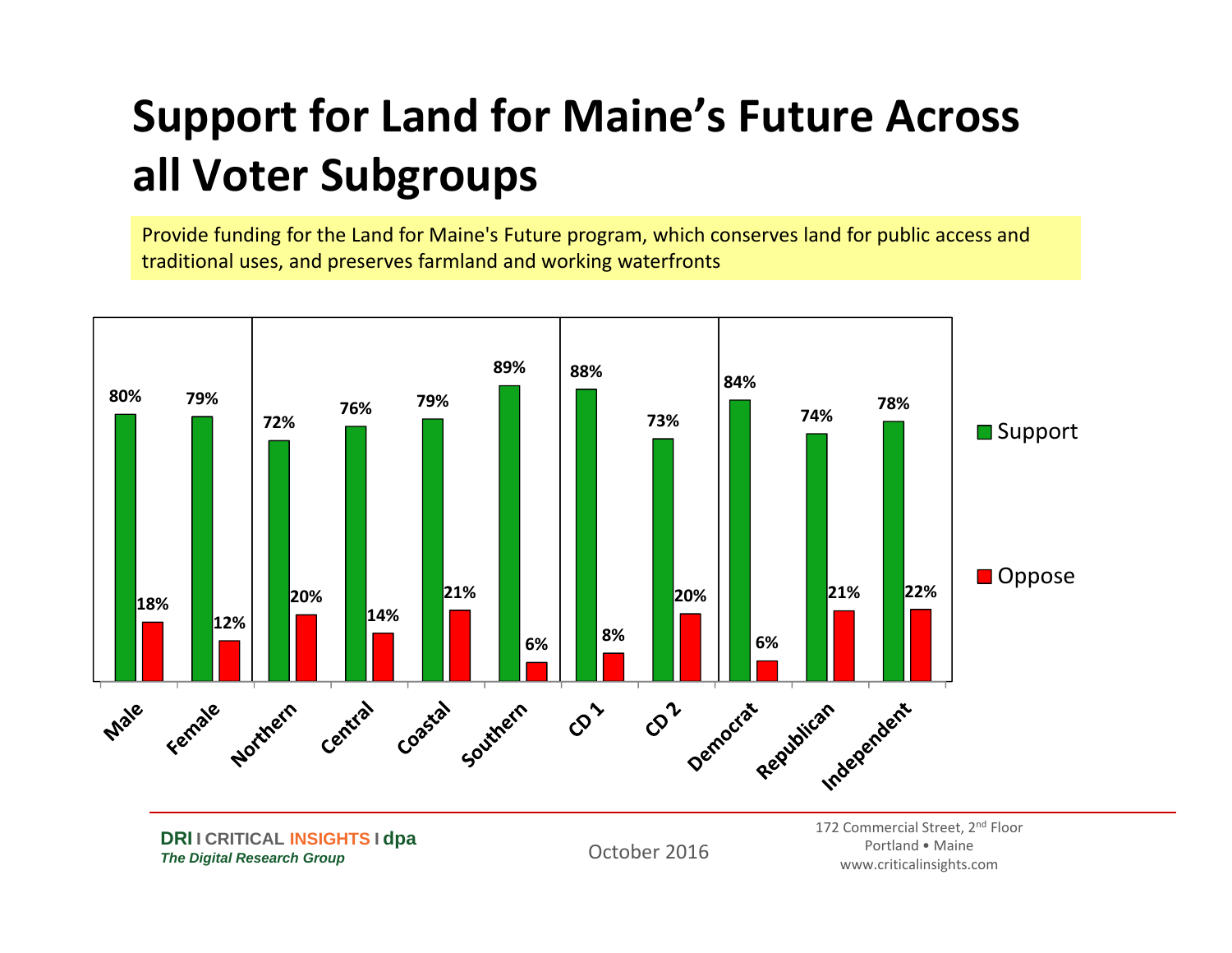# **Strong Opposition to Weak Mining Regulations**

I'm going to read you some policy proposals that will be considered next year by Maine legislators. Please tell me whether you support or oppose that proposal.

• Change Maine's mining regulations to make it easier for mining companies to build open‐pit mines, but with the likely result that water pollution would increase and taxpayers would end up covering cleanup costs.

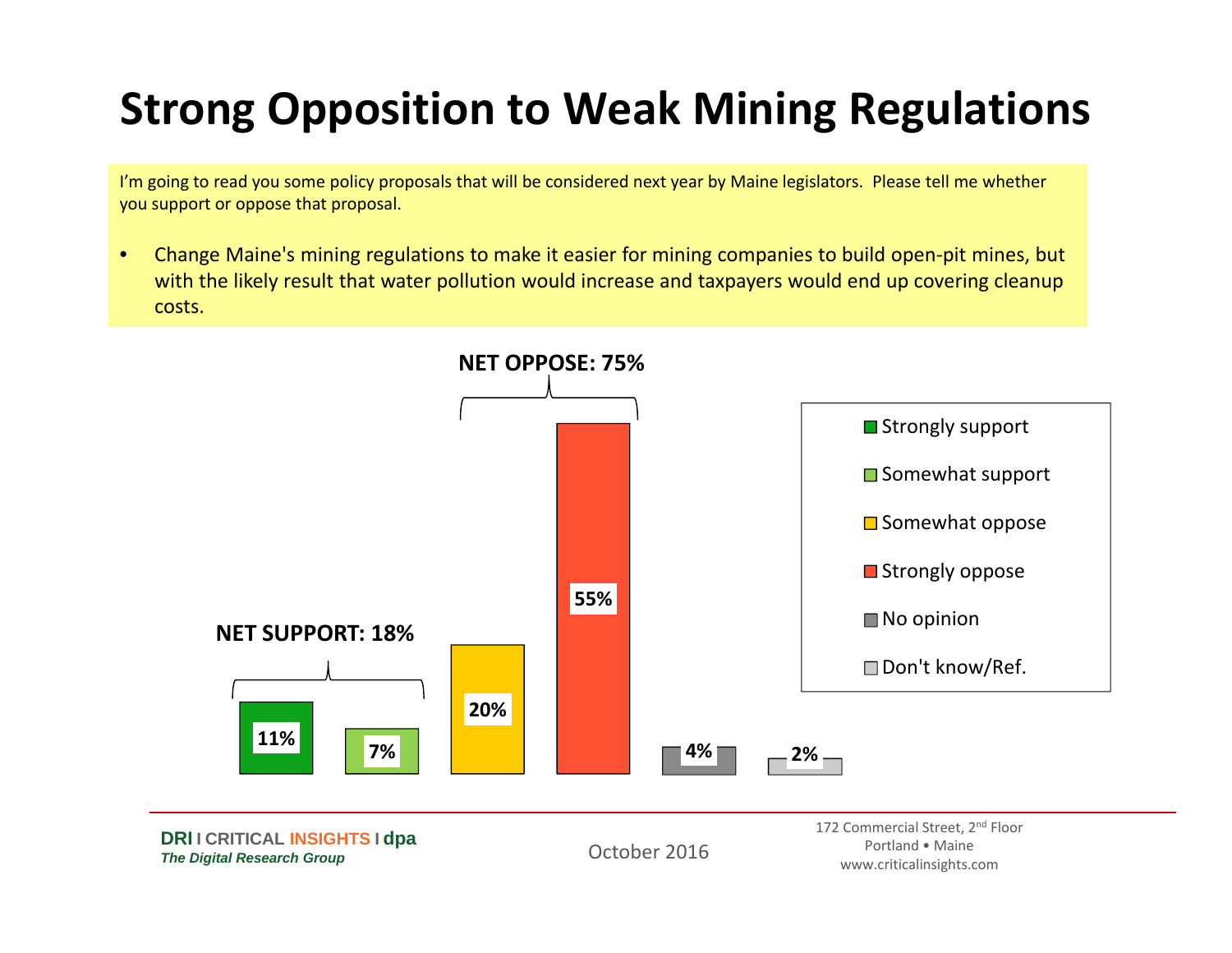# **Most Mainers Believe Impacts of Global Warming Are Already Happening**

Recently, you may have noticed that there has been news coverage about the Earth's warming climate. Global warming refers to the fact that the world's average temperature has been increasing over the past 150 years, changing the earth's climate. Please tell me when you think global warming will start to have harmful impacts in Maine. Would you say: Harmful impacts are happening right now, Within 10 years, Within 25 years, Not until 50 to 100 years, or Never?



**DRI I CRITICAL INSIGHTS I dpa**  *The Digital Research Group*

October 2016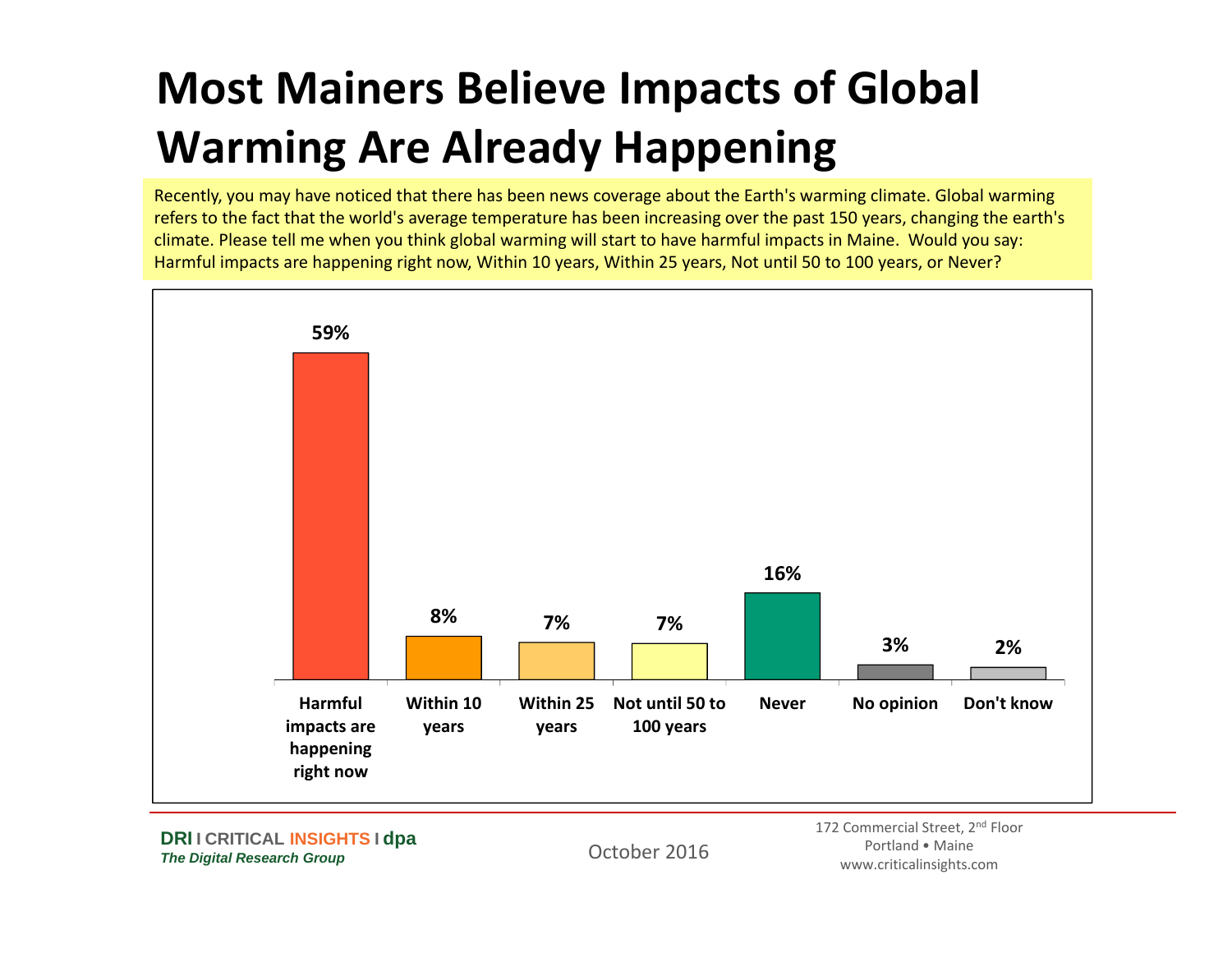### **Voters Believe Global Warming Will Harm Mainers**

Thinking about how serious the effects of global warming will be, how much do you think global warming will harm people in Maine? Would you say <sup>a</sup> great deal, <sup>a</sup> moderate amount, only <sup>a</sup> little, or not at all?

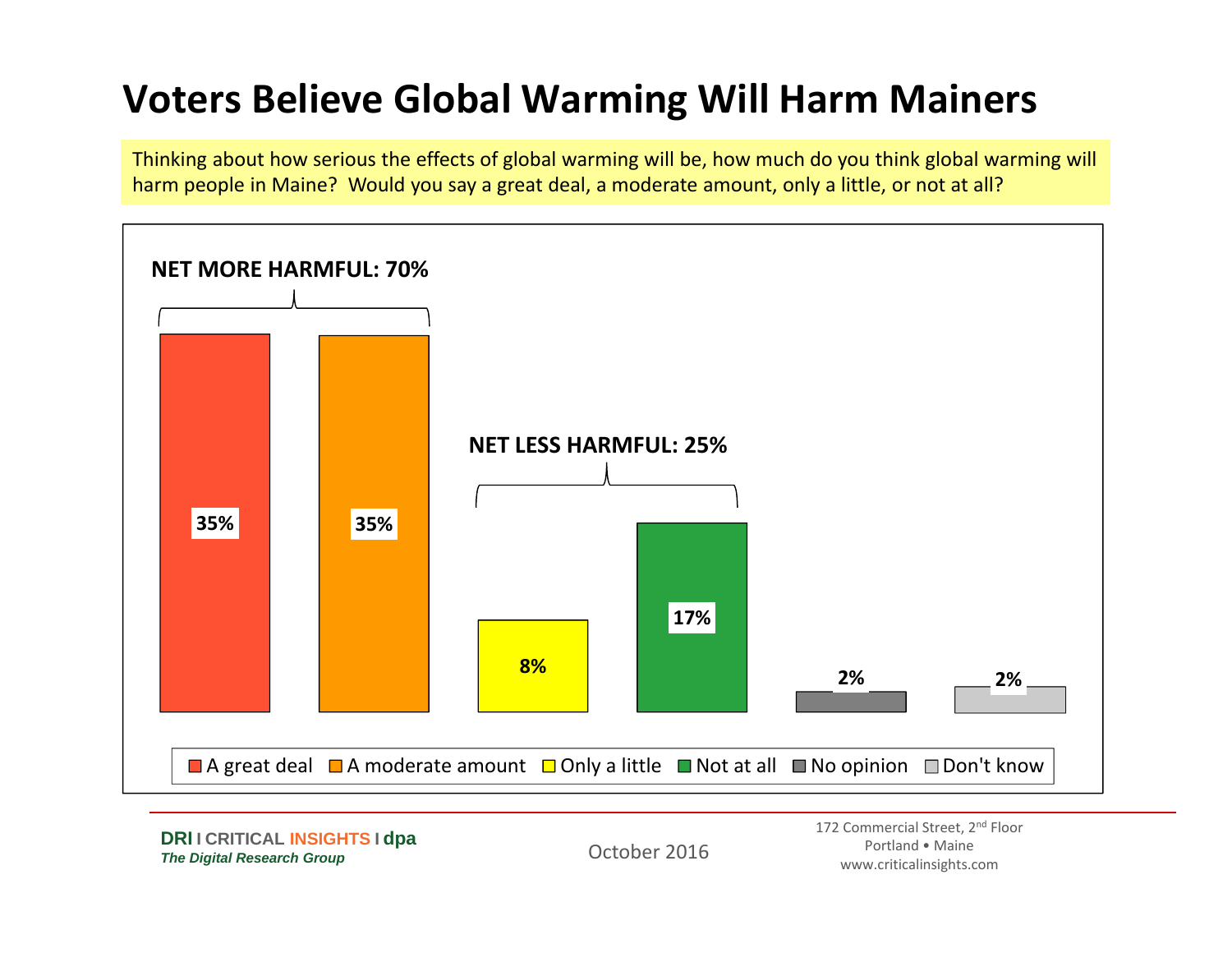# **Strong Support for Limiting Climate‐Changing Pollution from Power Plants**

Maine currently is part of <sup>a</sup> cooperative program among nine Northeast states that sets <sup>a</sup> limit on the amount of climate‐ changing carbon pollution that power plants can release, and provides money to help homes and businesses in Maine become more energy‐efficient. The states are now deciding on the pollution limit for future years. There is <sup>a</sup> proposal to require power plants in the region to decrease the amount of carbon pollution they release by FIVE percent every year, beginning in 2020. Most companies have been decreasing pollution by this amount already, and under this proposal, they would be required to continue doing so. Would you support or oppose this proposal for pollution limits in future years?



#### **NET SUPPORT: 77%**

**DRI I CRITICAL INSIGHTS I dpa**  *The Digital Research Group*

October 2016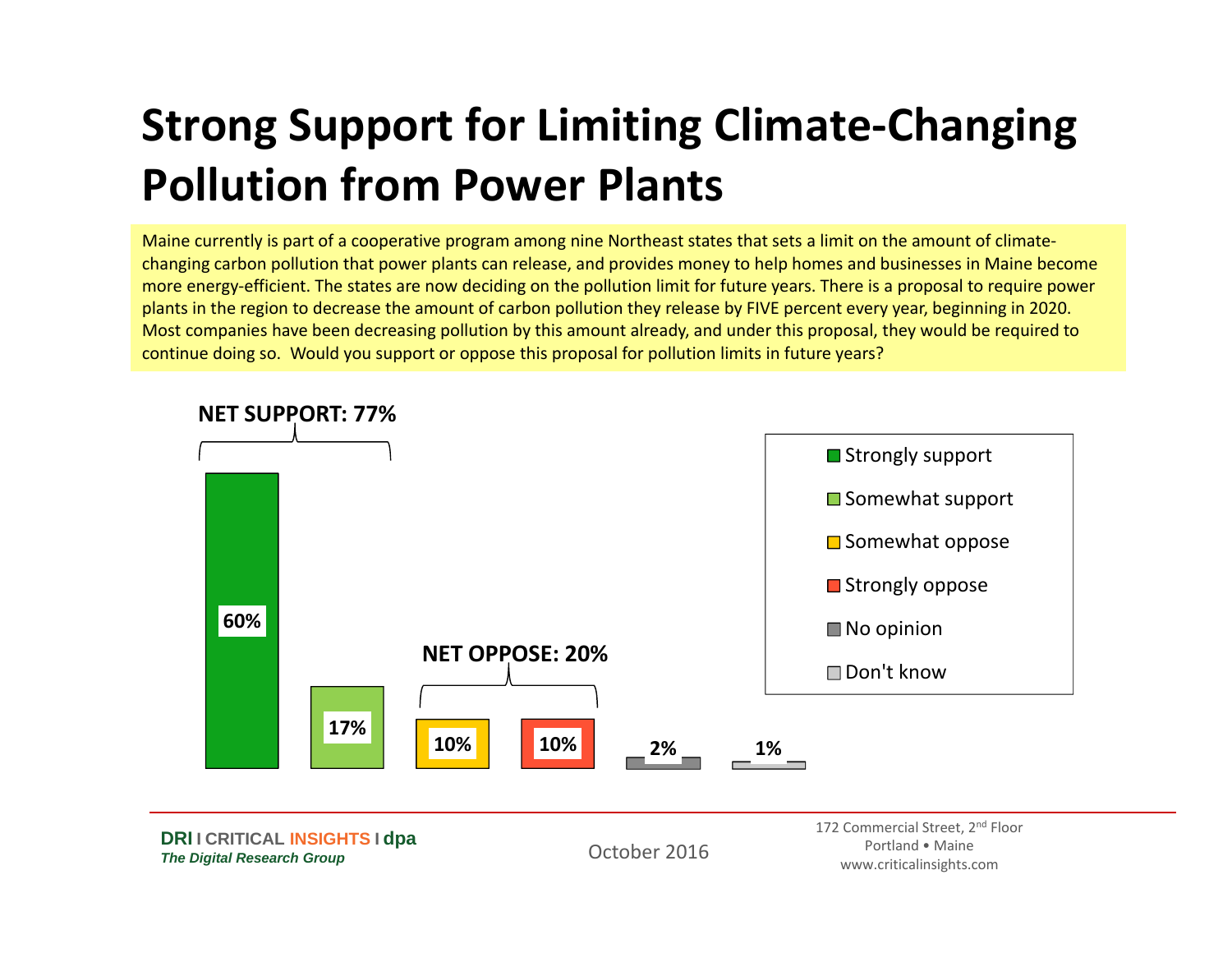# **Majority Believes that Environmental Laws Have Worked and Should Not Be Loosened Up**

Which of the following statements comes closest to your own view?

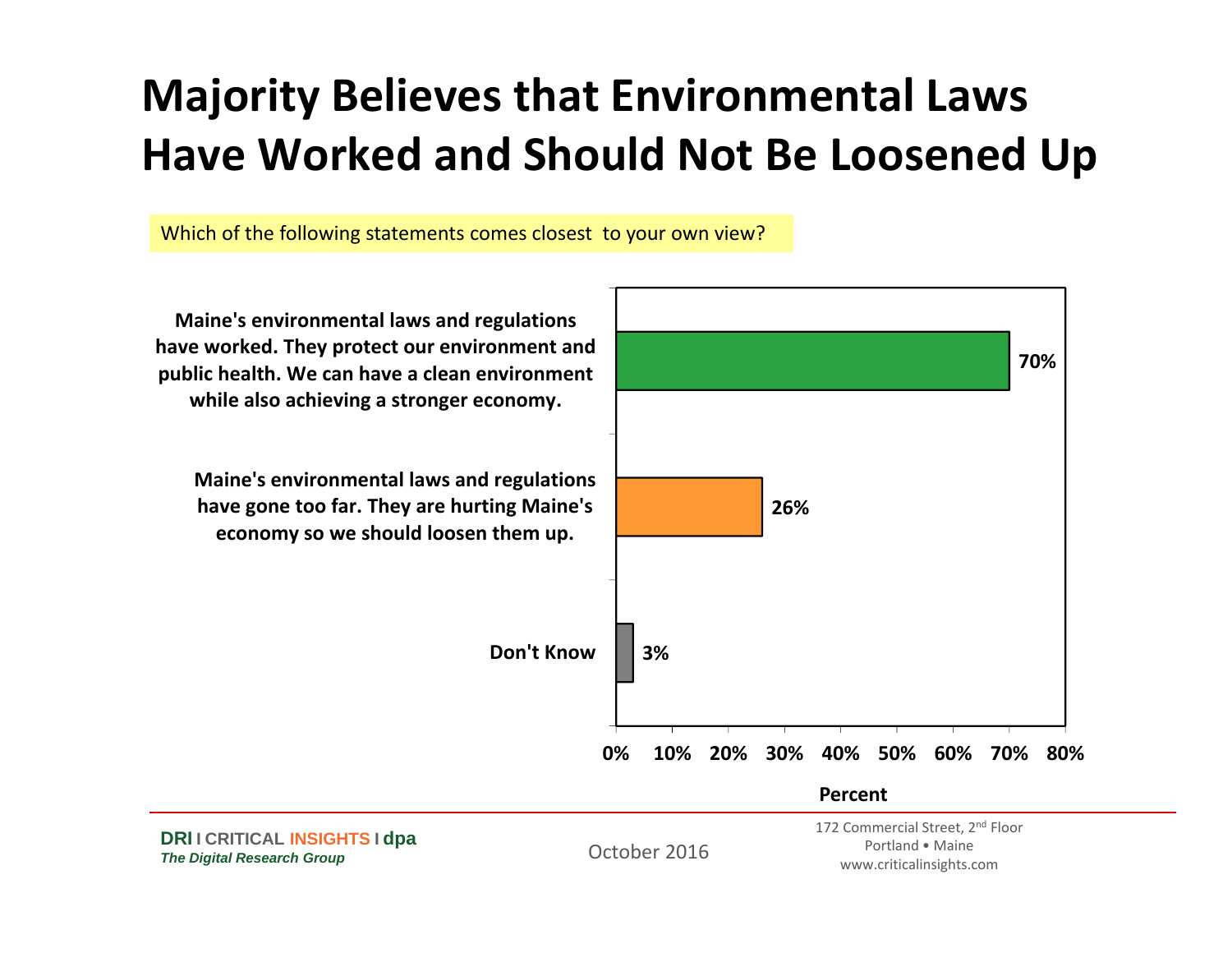### **Majority of Voters in All Regions Believe Environmental Laws Have Worked and Should Not be Loosened Up**

Which of the following comes closest to your own view?

Maine's environmental laws have worked. They protect our environment and public health. We can have a clean **environment while also achieving <sup>a</sup> stronger economy.**

Maine's environmental laws have gone too far. They are hurting Maine's economy, so we should loosen them up.



\* NORTHERN: Aroostook, Penobscot, Piscataquis, Somerset. CENTRAL: Androscoggin, Franklin, Kennebec, Oxford. COASTAL: Hancock, Knox, Lincoln, Sagadahoc, Waldo, Washington. SOUTHERN: Cumberland, York.

**DRI I CRITICAL INSIGHTS I dpa**  *The Digital Research Group*

October 2016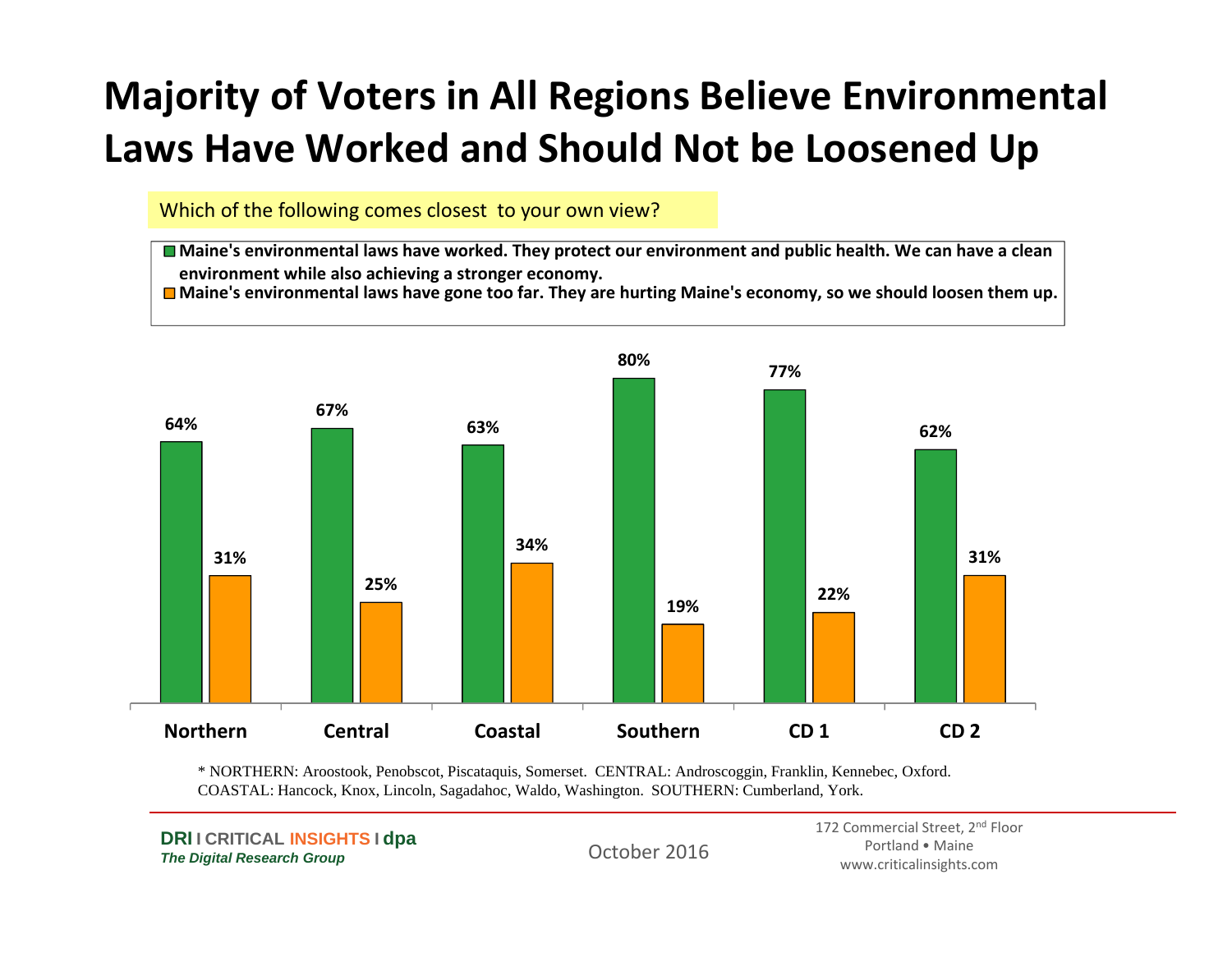### **Concern About Rollbacks of Environmental Protections**

How concerned would you be if you learned that your elected representative in the Maine State Legislature had voted to weaken laws that protect Maine's clean air, clean water, and the environment? Would you be very concerned, somewhat concerned, <sup>a</sup> little concerned, or not concerned at all?

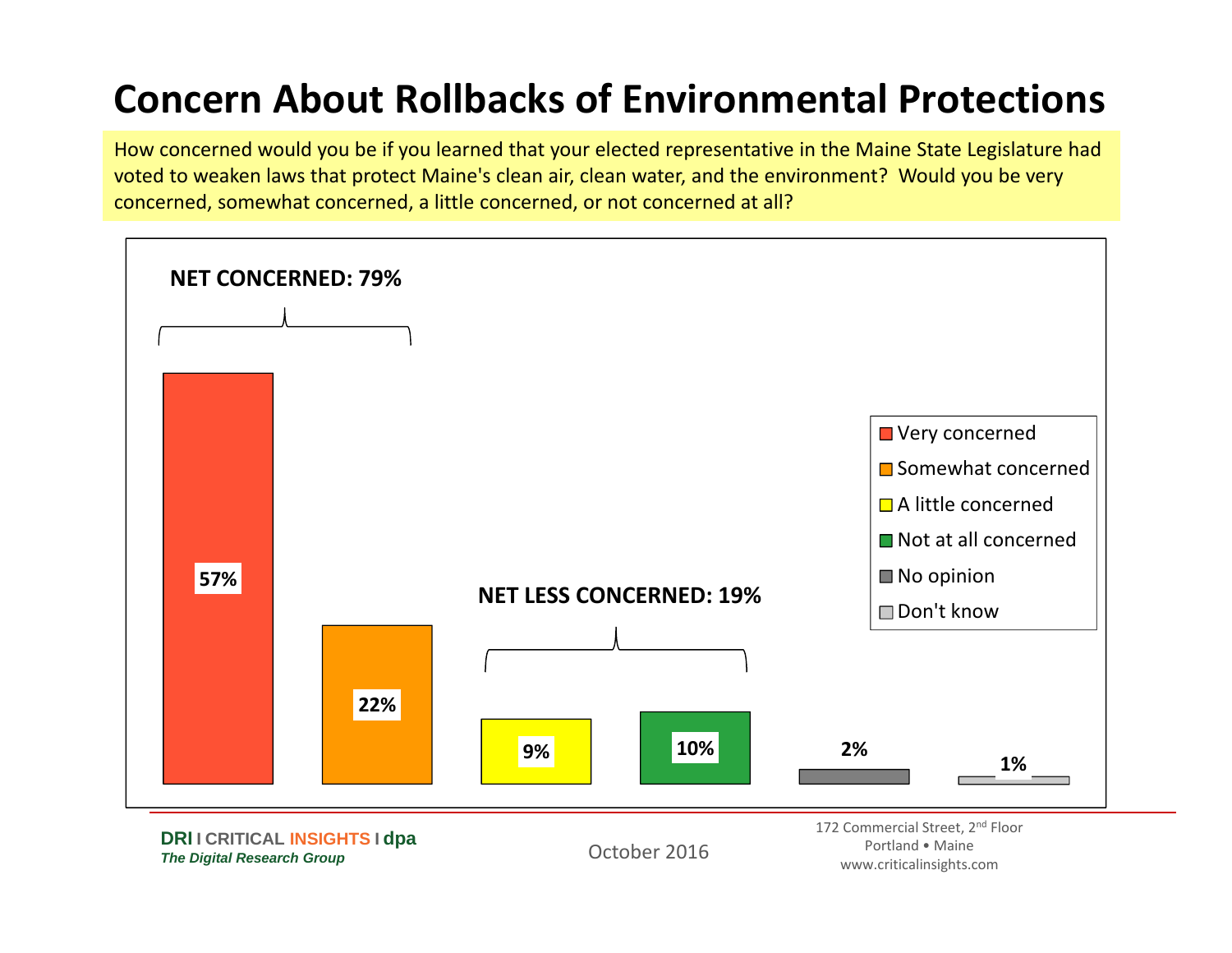### **Broad Voter Concern About Environmental Rollbacks**

How concerned would you be if you learned that your elected representative in the Maine State Legislature had voted to weaken laws that protect Maine's clean air, clean water, and the environment? Would you be very concerned, somewhat concerned, <sup>a</sup> little concerned, or not concerned at all?



\* NORTHERN: Aroostook, Penobscot, Piscataquis, Somerset. CENTRAL: Androscoggin, Franklin, Kennebec, Oxford. COASTAL: Hancock, Knox, Lincoln, Sagadahoc, Waldo, Washington. SOUTHERN: Cumberland, York.

**DRI I CRITICAL INSIGHTS I dpa**  *The Digital Research Group*

October 2016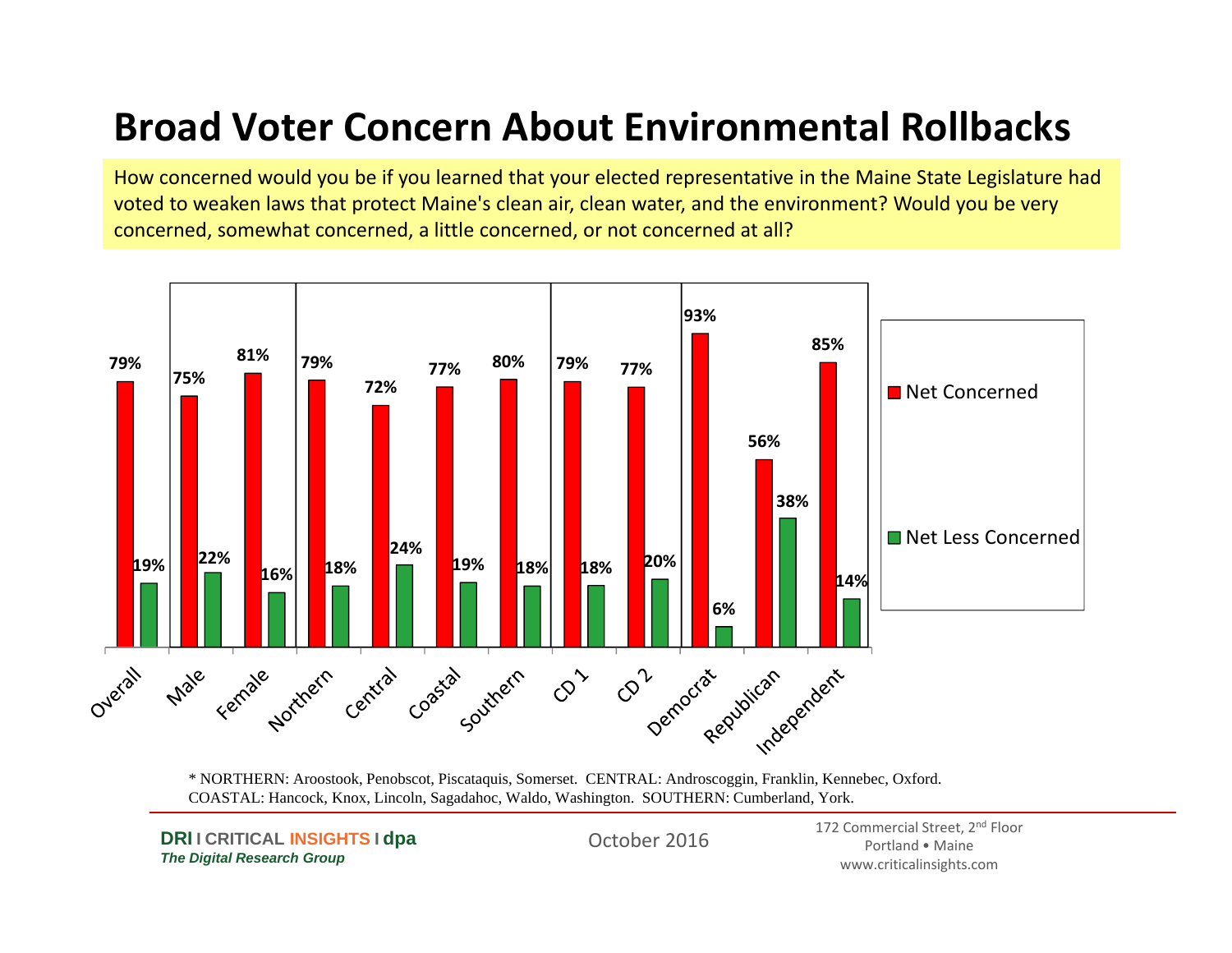# **Favorability of Select Organizations and Individuals**

Do you have <sup>a</sup> favorable or unfavorable opinion of the following organizations and individuals?